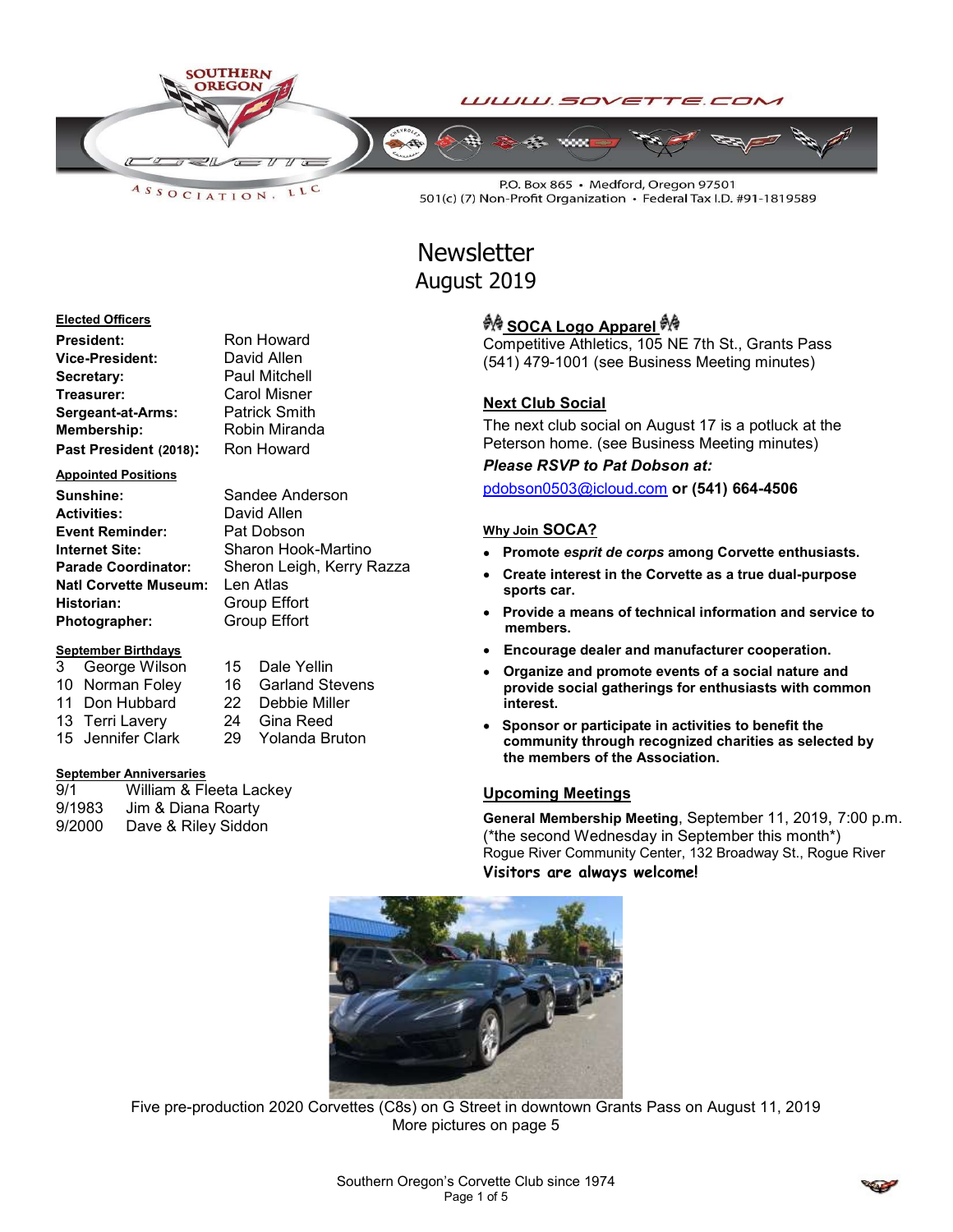

ASSOCIATION.

501(c) (7) Non-Profit Organization • Federal Tax I.D. #91-1819589

### 2019 Southern Oregon Corvette Association (SOCA) Events

|                     | <u>Sep</u>                                                                                                                                                                              | $Oct$             | Nov | Dec 2019                                      |                                                                                          |
|---------------------|-----------------------------------------------------------------------------------------------------------------------------------------------------------------------------------------|-------------------|-----|-----------------------------------------------|------------------------------------------------------------------------------------------|
| Club meeting (Wed.) | $11*$                                                                                                                                                                                   | 2                 | 6   | 4                                             | [* second Wednesday in September*]                                                       |
| <b>AUGUST</b>       |                                                                                                                                                                                         |                   |     |                                               |                                                                                          |
| Social              | 17 – Potluck gathering at the Peterson's home, 455 Soldier Creek Rd, Grants Pass. Arrive<br>between 5:00 and 6:00 p.m., bring a salad, and a donation to Candlelighters, Dinner will be |                   |     |                                               |                                                                                          |
|                     | served at 6:00 p.m.                                                                                                                                                                     |                   |     |                                               |                                                                                          |
| PNW & NCM Caravan   | 21 – Depart Grants Pass to Sandy, Oregon, for the Pacific Northwest (PNW) Caravan to the<br>25th National Corvette Museum (NCM) Caravan in Bowling Green, Kentucky                      |                   |     |                                               |                                                                                          |
| <b>SEPTEMBER</b>    |                                                                                                                                                                                         |                   |     |                                               |                                                                                          |
| Labor Day Festival  | 2 – Cave Junction Labor Day Festival parade (see Business Meeting minutes for details)                                                                                                  |                   |     |                                               |                                                                                          |
| <b>NCM Caravan</b>  | 6 – National Corvette Museum Caravan drivers return (approximate date)                                                                                                                  |                   |     |                                               |                                                                                          |
| Sigel Show & Shine  | 14 - Jim Sigel Show & Shine, details TBA                                                                                                                                                |                   |     |                                               |                                                                                          |
| September Social    | 21 – The Point Pub & Grill (upstairs), 311 E. Pine St., Central Point, 6:00 p.m., bring pool cues                                                                                       |                   |     |                                               |                                                                                          |
| <b>OCTOBER</b>      |                                                                                                                                                                                         |                   |     |                                               |                                                                                          |
| October Social      | 19 – Si Casa Flores restaurant, 202 NE Beacon Dr., Grants Pass                                                                                                                          |                   |     |                                               |                                                                                          |
| <b>NOVEMBER</b>     |                                                                                                                                                                                         |                   |     |                                               |                                                                                          |
| Daylight Savings    | 3 – DST ends                                                                                                                                                                            |                   |     |                                               |                                                                                          |
| November Social     | 16 – location and details TBA                                                                                                                                                           |                   |     |                                               |                                                                                          |
| Thanksgiving        | 28 - Thanksgiving holiday                                                                                                                                                               |                   |     |                                               |                                                                                          |
| <b>DECEMBER</b>     |                                                                                                                                                                                         |                   |     |                                               |                                                                                          |
| Parade              |                                                                                                                                                                                         |                   |     | 7 – Grants Pass Christmas Parade, details TBA |                                                                                          |
| Social              |                                                                                                                                                                                         | Pass, details TBA |     |                                               | 15 (*Sunday night*) – SOCA Christmas Party, Grants Pass Golf Club, 230 Espey Rd., Grants |

For additional events, information and links ... see the SOCA website "Events Page:" https://www.sovette.com/events



(Left and center) A \$19,000 SOCA Corvette Weekend donation check was presented to the Candlelighters For Children With Cancer representatives.

(Right) David Allen presented a Corvette Weekend plaque to recognize 2017 and 2019 Corvette Weekend chairman Ron Howard.

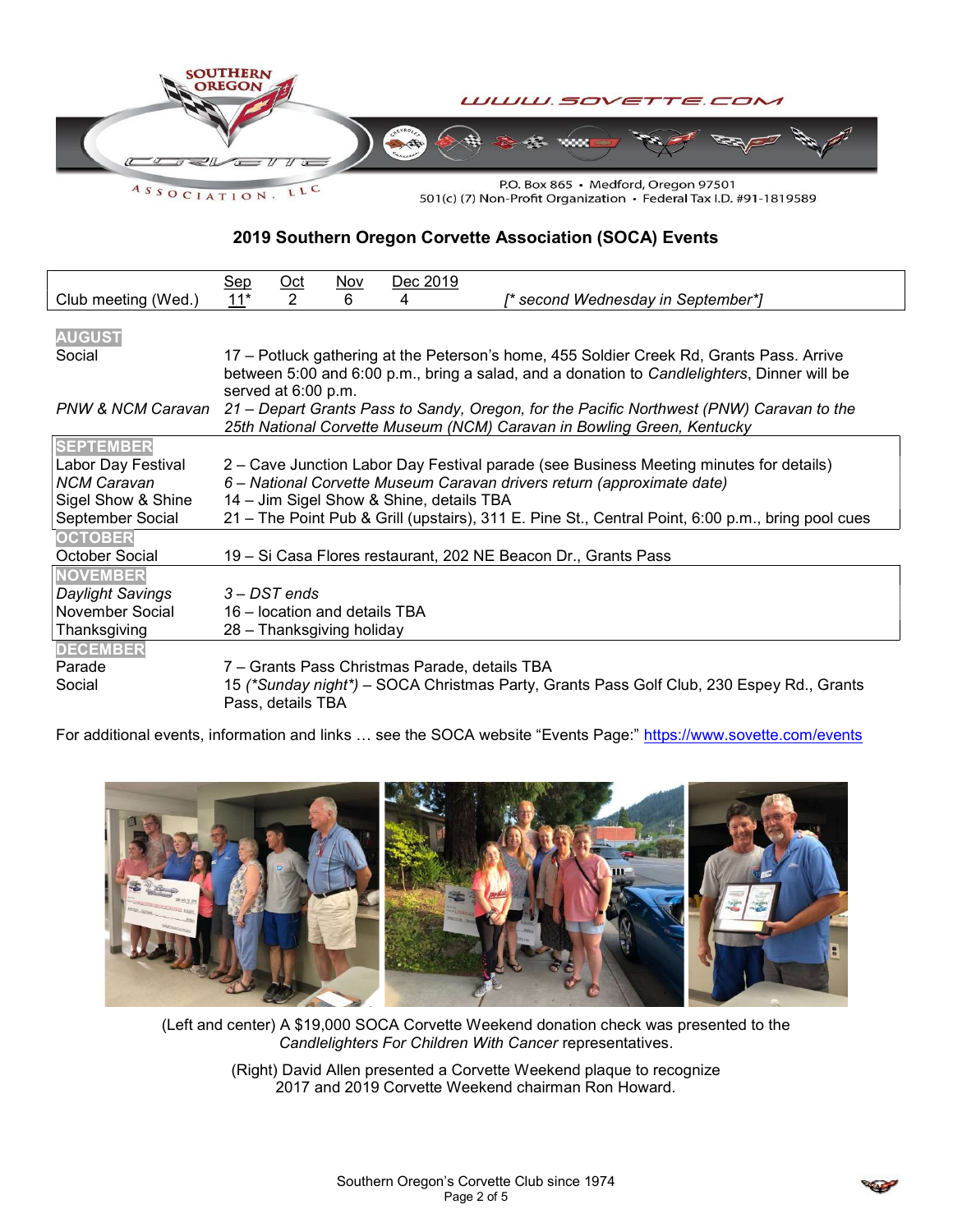

501(c) (7) Non-Profit Organization · Federal Tax I.D. #91-1819589



# TRAMLINING: COPING WITH THE RUTS IN THE ROAD – Tire Rack -

The term "tramlining" is used to describe when directional control is disrupted by the vehicle's tendency to follow the longitudinal ruts and/or grooves in the road. Its name could be compared to the tram or trolley driver who does not steer because his vehicle follows the path established by the tracks.

Any vehicle can exhibit tramlining on certain areas of the highway because of uneven pavement or severe rutting. All vehicles tramline to some degree rather than obediently following the driver's steering input. For example, during lane changes there is usually at least a small change in steering resistance felt through the wheel when crossing an uneven expansion joint or asphalt junction.

Noticeable increases in tramlining are frequently revealed when drivers living in the snowbelt make the seasonal changeover from winter tires to summer tires, or when any driver upgrades the performance of their tires using either the same size or going to a "Plus Size" tire and wheel package. The reason it becomes more pronounced is because neither the typically narrower and softer handling winter tires nor the original equipment tires generate as much grip or responsiveness as the higher performance summer tires. Because the vehicle's suspension works as a complete package, a higher performance tire will also uncover any previously unnoticed looseness in the rest of the suspension.

#### **Components**

Tires have the most direct influence on tramlining because they are the part of the vehicle that contacts the road (and the longitudinal ruts and/or grooves there). Unfortunately, anything that increases a high-performance tire's responsiveness also increases the tire's tendency to tramline.

High performance tires with short sidewalls that develop lots of cornering power at lower slip angles will be more susceptible to tramlining than standard All-Season passenger tires that develop less cornering force until their slip angle increases. A wide-tread tire will also encounter more longitudinal ruts and/or grooves in the road than a narrow-treaded tire will. Consider a tire manufactured with large tread blocks that transmit the driver's steering input to the road with great precision; those same tread blocks will also transmit the road's imperfections back to the vehicle's suspension. And because tires become more responsive when the tread depth decreases as the tire wears (which is why tires are shaved for competition and track use), a tire will become more prone to tramline as it wears.

Wheels can influence tramlining as well. Installing wider tires or a "Plus Size" tire and wheel package usually requires using wheels with a different offset than the vehicle's original wheels. In some cases, the new wheels will have slightly less offset than the original and, in other cases, slightly more offset. It all depends on the vehicle's suspension design and available wheel well clearances. You will even find that Original Equipment Manufacturers (OEMs) often use different wheel offsets for different diameter tire and wheel packages.

In most cases the amount of offset change is kept to a minimum and vehicle tracking remains relatively unchanged. However, if the offset is significantly different, the change will alter the way the road forces are transmitted through the tire and wheel to the suspension. Therefore, large changes in wheel offset will increase the likelihood of tramlining.

Suspension bushings, ball joints and shock absorber mounts have a direct influence on tramlining as well. After miles are driven and the years go by, the suspension's wear parts will deteriorate as they age. This often happens so slowly it is hardly noticeable. Over time the ever-increasing suspension wear creates play that eventually allows the tire to be directed by the irregularities of the road rather than be controlled by the suspension.

Imagine a worn suspension that allows a front wheel and tire to swing between the recommended 1/16-inch of toe-in and 1/16-inch of toe-out when it encounters a rut in the road. This 1/8-inch difference in the direction that the tire is pointed will result in the vehicle tramlining. Replace the worn part to remove the play and you will significantly reduce or remove the tramlining. Many drivers with higher mileage cars have reported replacing worn suspension components has eliminated tramlining and made the car drive like it is new again ... which it essentially is!

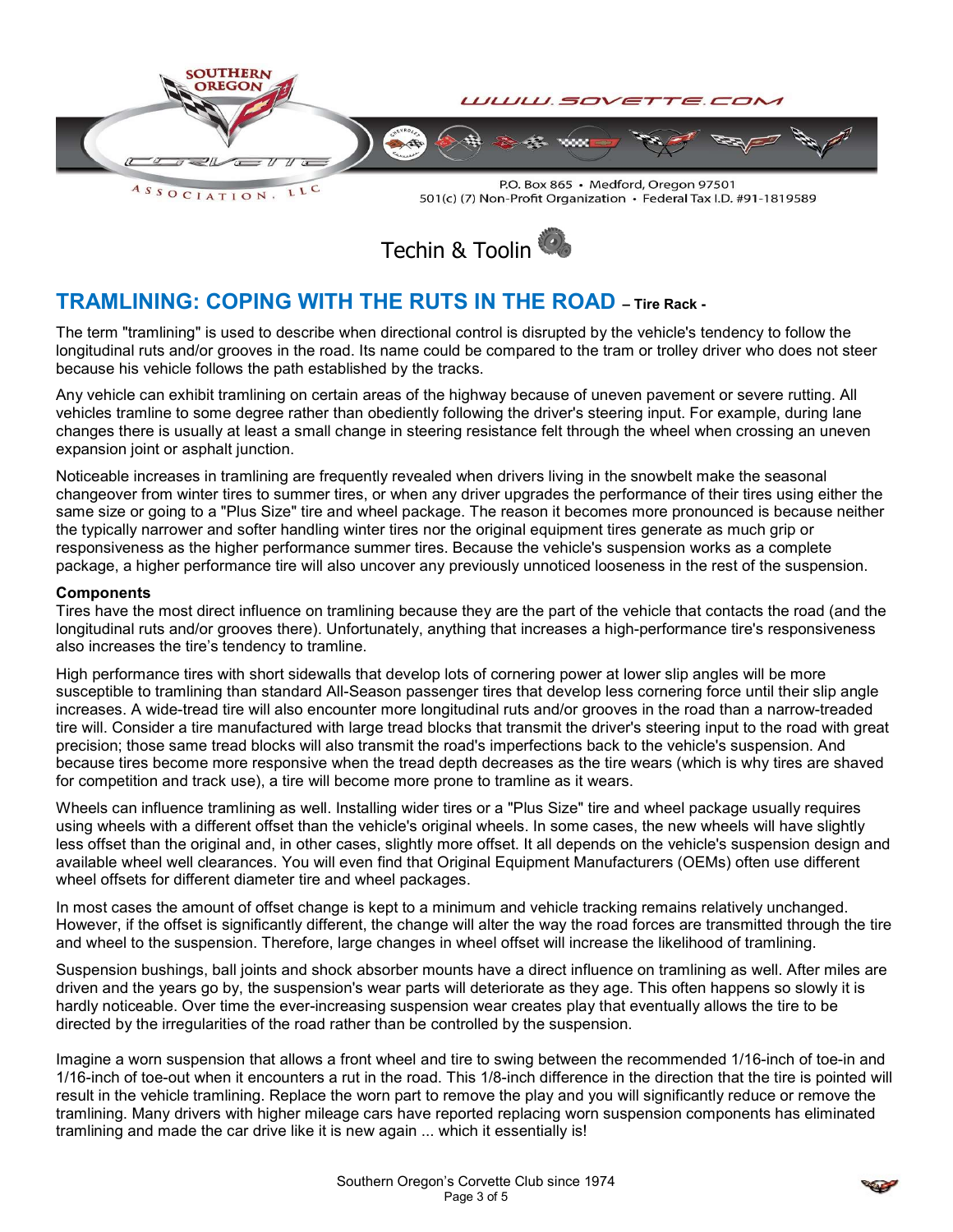

501(c) (7) Non-Profit Organization · Federal Tax I.D. #91-1819589

#### Service Adjustments

Using higher tire pressures for your driving conditions than the pressures recommended by the vehicle manufacturer will unnecessarily stiffen the tire and make it even more likely to cause tramlining. If you are running higher tire pressures than necessary, then simply dropping the tire pressures to those recommended by the vehicle manufacturer will help reduce tramlining.

Alignment settings can be key as well. The "camber" and "toe" settings both play a role in vehicle stability and the propensity for tramlining. Extreme positive or negative camber settings will make a vehicle more sensitive, especially when only one wheel encounters a longitudinal rut and/or groove at a time. Even if all the tires are "aimed" straight ahead when the vehicle is in motion, a tire that is "cambered" wants to turn. This is the result of the "camber thrust" generated by a leaning tire (it is also part of the explanation of how motorcycles turn). A vehicle suspension using lots of negative camber for competition on the track will experience more tramlining on the street.

Additionally, the drivers who use additional toe-out settings to encourage a vehicle to better turn into corners also encourage tramlining because the extra toe-out will reduce straight line vehicle stability.

In the case of a competition driver who uses non-factory alignment settings, the amount of acceptable tramlining must be left up to the driver. For only street-driven cars, aligning them with negative camber and toe settings within the factory specifications is an important first step.

#### Roads

On a multi-lane highway, usually the left lane offers the smoothest road surface because it is exposed to the least heavy truck traffic. Unfortunately, on many interstate highways, it is illegal to continuously drive there (i.e., you must keep right except to pass). While the center lane can be almost as smooth on a six-lane highway, there can be exceptions. For example, in the case of I-94 between Chicago and Milwaukee, you would find when the road was widened from two to three lanes, the center of the new center lane is on top of the original junction between the earlier two lanes. This means vehicles traveling in the new center lane have the right-hand tires on the original right truck lane and the left-hand tires are on the original left lane. This can cause an uncomfortable feeling for many miles. Usually the right lanes are the least smooth because they are rutted by heavy truck traffic. When you drive in those lanes, or drive across the lanes to exit the highway, it is possible you will find your vehicle may feel like it wants to follow the truck ruts and has a mind of its own.

#### Driving Style

If you experience tramlining, the main reaction you will want to remember is to keep both hands on the steering wheel in the proper "9- and 3-o'clock" positions. This will help you make the precise steering inputs that will help keep your vehicle on course. You sacrifice precise control if you drive with only one hand on the wheel or both hands in the wrong locations.



Disclaimer - Discretion is advised. The preceding information may not apply to specific vehicles or all circumstances. Always refer to the manufacturer's specifications, service manuals, technical data and product information.